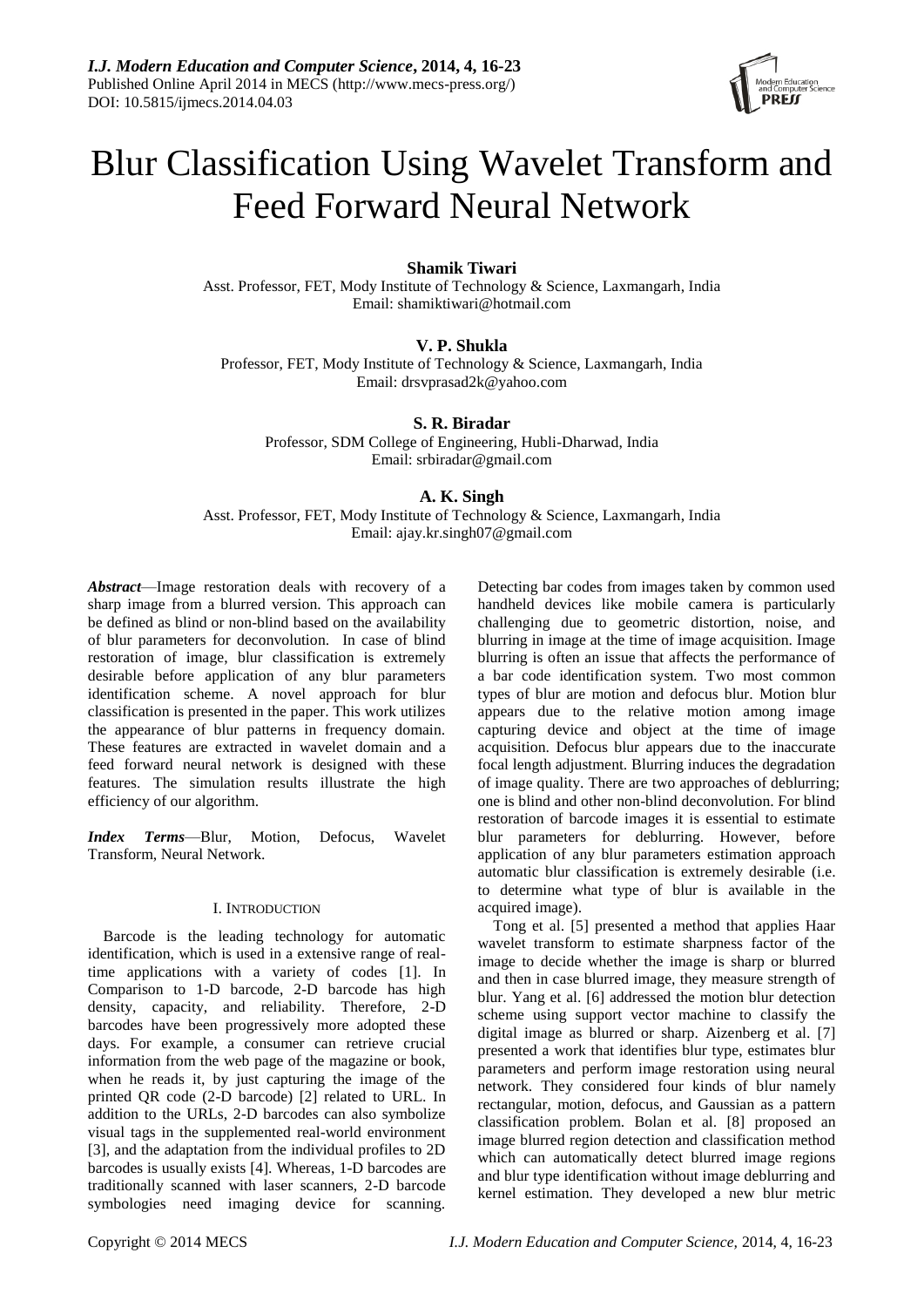using singular value feature to detect the blurred regions of an image and also analyze the alpha channel information and classify the blur type of the blurred image regions into defocus blur or motion blur, respectively. Renting et al. [9] presented a framework for partial blur detection and classification i.e. whether some portion of image is blurred as well as what types of blur arise in motion and defocus categories. They consider maximum saturation of color, gradient histogram span and spectrum details as blur features. Chakrabarti et al. [10] presented a method, which combines local frequency components, local gradient variations, and color channel information under the MRF segmentation framework to detect and extract motion blurred region in the image. Yan et al. [11] made an attempt to find a general feature extractor for common blur kernels with various parameters, which is closer to realistic application scenarios and applied deep belief networks for discriminative learning. Tiwari et al. [12] used statistical features of blur patterns in frequency domain and identified blur type with the use of feed forward neural network.

Wavelet features have been extensively used in object and texture classification. However, we have not found any application of wavelet features for blur classification. In this paper, we have proposed the use of wavelet features extraction of blur patterns in frequency spectrum and feed forward neural network for blur classification.

This paper is organized into seven sections including the present section. In section two to four, we discuss the theory of image degradation model, wavelet transform and feed forward neural network in that order. Section five describes the methodology of blur classification scheme. Section six discusses simulation results and in the final section seven, conclusion is discussed.

#### II. IMAGE DEGRADATION MODEL

The image degradation process in spatial domain can be modeled by the following convolution process [12]

$$
g(x, y) = f(x, y) * h(x, y) + \eta(x, y)
$$
 (1)

where  $g(x, y)$  is the degraded image,  $f(x, y)$  is the uncorrupted original image,  $h(x, y)$  is the point spread function that caused the degradation and  $\eta(x, y)$  is the additive noise. Since, convolution in spatial domain is equivalent to the multiplication in frequency domain, equation (1) can be written as

$$
G(u, v) = F(u, v)H(u, v) + N(u, v)
$$
 (2)

When the scene to be recorded translates relative to the camera at a constant velocity (vrelative) under an angle of  $\theta$  radians with the horizontal axis during the exposure interval [0, texposure], the distortion is motion blur. Defining the length of motion as  $L = v_{relative} \times$  $t_{exposure}$ , the point spread function (PSF) for uniform motion blur described as [12]

$$
h_m(x, y) = \begin{cases} \frac{1}{L} \, if \, \sqrt{x^2 + y^2} \le \frac{L}{2} \, and \, \frac{x}{y} = -\tan \theta \\ 0 \qquad \text{otherwise} \end{cases} \tag{3}
$$

The frequency response of PSF is called optical transfer function (OTF). The frequency response of  $h_m$ , is a SINC function given by

$$
H(u, v) = sinc(\pi L(u \cos \theta + v \sin \theta))
$$
 (4)

Fig. 1(a) and (b) show an example of motion blur PSF and corresponding OTF with specified parameters.



Fig1. (a) PSF of motion blur with angle 450 and length 10 pixels, (b) OTF of PSF in (a)

The out of focus blur caused by a system with circular aperture can be modeled as a uniform disk with radius R as [12]

$$
h_d(x,y) = \begin{cases} \frac{1}{\pi R^2} & \text{if } \sqrt{x^2 + y^2} \le R\\ 0 & \text{otherwise} \end{cases}
$$
(5)

The frequency response of equation (5) is given by (6), which is based on a Bessel function of the first kind [12]

$$
H(u,v) = \left[ \frac{J_1(R\sqrt{u^2 + v^2})}{R\sqrt{u^2 + v^2}} \right]
$$
 (6)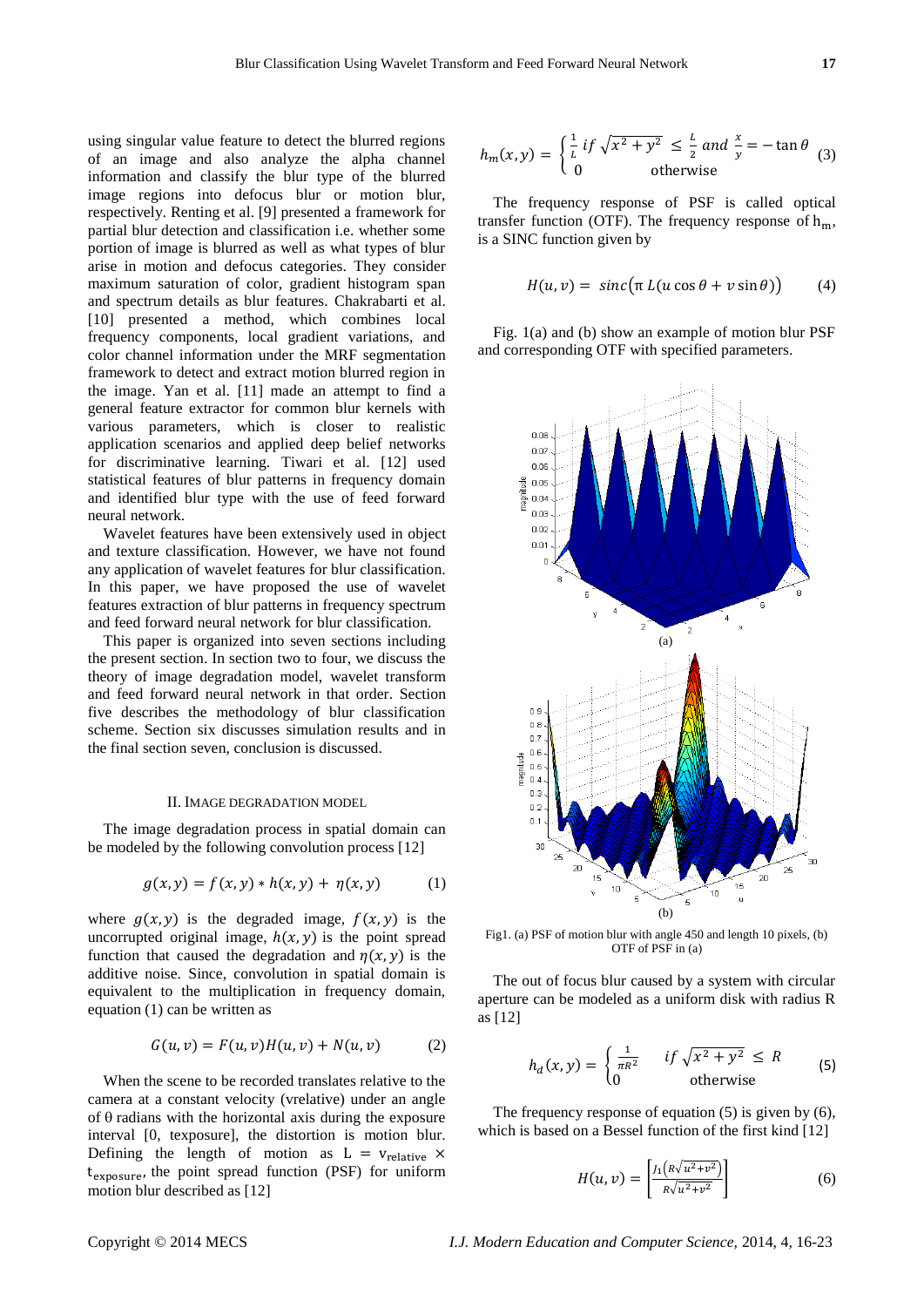where  $\hat{I}$  is the Bessel function of first kind and  $\hat{R}$  is radius of uniform disk. Fig.2 (a) and (b) show an example of PSF and corresponding OTF of defocus blur with specified radius.

The image degradation model for the presence of defocus and motion blur simultaneously in the image is given as [12]

$$
g(x, y) = f(x, y) * h_d(x, y) * h_m(x, y) + \eta(x, y) \tag{7}
$$

Since convolution is commutative, so joint blur PSF can be obtained as convolution of two blur functions as

$$
h(x, y) = h_d(x, y) * h_m(x, y)
$$
 (8)

where  $h_d(x, y)$  and  $h_m(x, y)$  are point spread functions for motion defocus and blur respectively and  $' *'$  is the convolution operator.



Fig2. (a) PSF of defocus blur with radius 5 pixels, (b) OTF of PSF in (a)

Fig.3(a) and (b) show an example of PSF and corresponding OTF of joint blur with specified parameters. This paper treats the blur effect caused by defocus and camera motion and combination of these two. This work does not consider additive noise in image degradation.

# III. WAVELET TRANSFORM

The wavelet transform [14, 15] is a dominant and impressionable framework for image processing and analysis tasks. It is broadly used in the fields of image compression, segmentation, de-noising, recognition and fusion etc. The wavelet transform is based on the use of elementary functions, known as wavelets and scaling, which are produced by scaling and translation of a base function, called mother wavelet defined as

$$
\varnothing^{a,b}(x) = \frac{1}{\sqrt{a}} \varnothing \left( \frac{x-b}{a} \right) \tag{9}
$$

where  $a'$  is the scaling term and  $b'$  is the translation factor. In 2-D, it can be represented as

$$
\varphi^{a,b}(x,y) = \frac{1}{\sqrt{a_1 a_2}} \varphi\left(\frac{x - b_1}{a_1}, \frac{x - b_2}{a_2}\right) \tag{10}
$$



Fig3. (a) PSF of joint blur with angle  $45^{\circ}$  and length 10 pixels, radius 5 pixels, (b) OTF of PSF in (a)

The wavelet transform of an image  $f(x, y)$  is a set of coefficients  $c_{i,j}$  that depend on the scale and shifting of the signal defined as

$$
c_{i,j} = \int_{-\infty}^{\infty} f(x, y) \phi^{a,b}(x, y) dx dy \qquad (11)
$$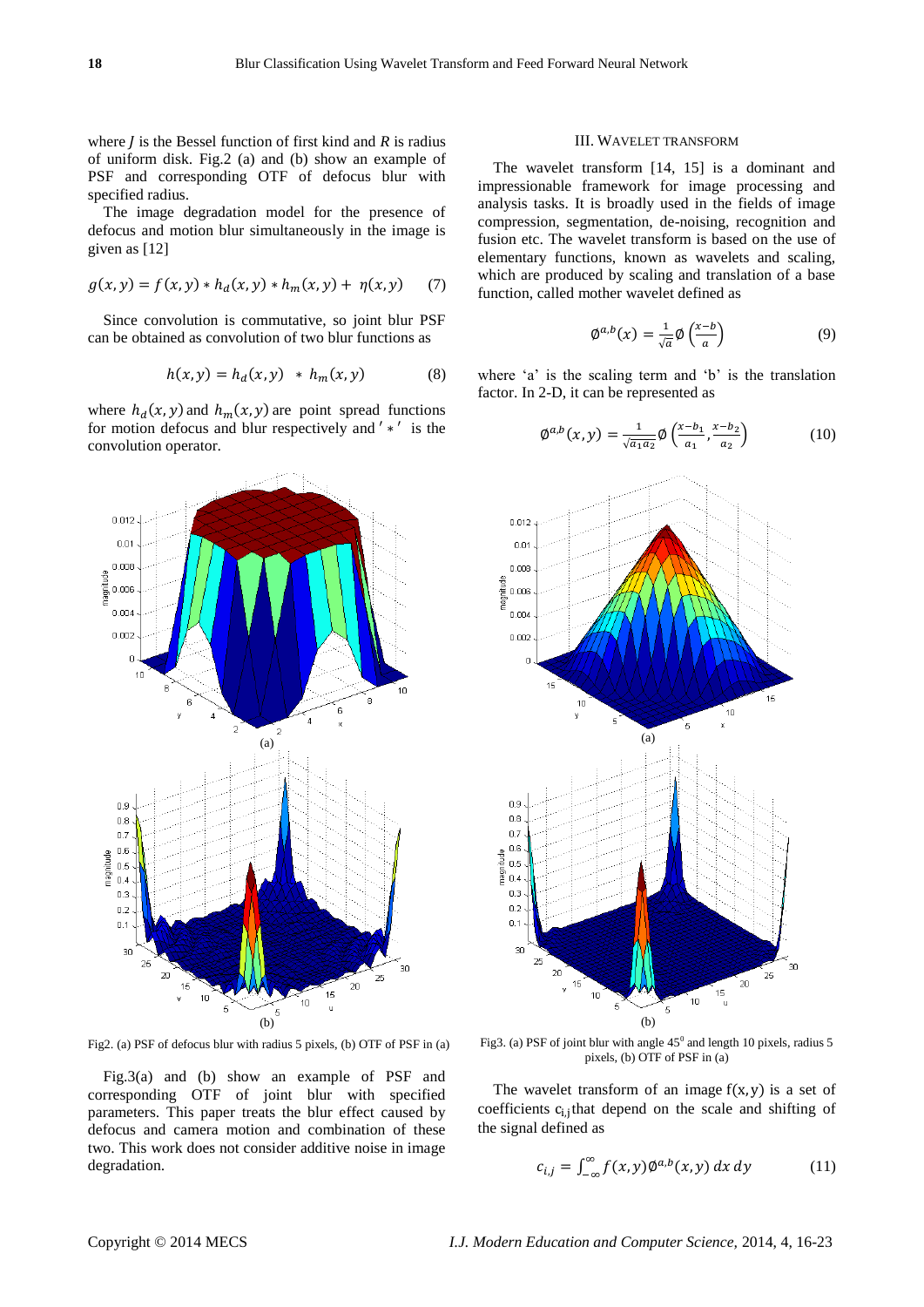As a result of this, the wavelet transform decomposes the original image into a series of sub images with different levels. The two-dimensional discrete wavelet transform (DWT) hierarchically decompose an input image into a sequence of successively lower resolution images and their associated approximate and detail coefficient images. DWT is implemented by a set of filters, which are convolved with the image rows and columns. An image is convolved with low-pass and highpass filters and the odd samples of the filtered outputs are discarded, resulting in down sampling of the image by a factor of 2. The l level wavelet decomposition of an image  $I(x, y)$  results in an approximation image Xl and three detail images Hl, Vl, and Dl in horizontal, vertical, and diagonal directions respectively. The features derived from these wavelet-transformed images are shown to be valuable for texture analysis [16]. Hiremath et al. [17] have discussed various significant characteristics of the wavelet transform based approaches for texture classification: (a) It is efficient to remove correlation available in the data and accomplish the similar objective as the linear transformation, (b) It gives direction sensitive information which is crucial in texture analysis, and (c) The computational complexity is appreciably reduced due to the wavelet decomposition.

We have considered blur patterns in frequency domain as textures and used this information to categorize the blur.

# IV. FEED FORWARD NEURAL NETWORK

An Artificial Neural Network (ANN) [12, 18] is a system, which is used to carry out classifications on datasets. The ANN can access a solution space that is not possible with the usual logical inferences based computational systems. In addition to this, it can operate on non-linear classification problems. They are composed of interconnected processing units called neurons that work as a collective unit. It can be used to establish complex relationships among inputs and outputs by identifying patterns in data. The feed forward neural network refers to the neural network which contains a set of source nodes which forms the input layer, one or more than one hidden layers, and single output layer. In case of feed forward neural network input signals propagate in one direction only, from input to output. There is no feedback path i.e. the output of one layer does not influence same layer. One of the best and widely recognized learning algorithms in training of multilayer feed forward neural networks is Back-Propagation. The back propagation is a supervised learning algorithm, that receives sample of the inputs and related outputs to train the network, and then the error (difference between real and expected results) is calculated. The idea of the back propagation algorithm is

to minimize this error, until the neural network learns the training data.

# V. METHODOLOGY

Blurring reduces sharp features of image such as boundaries, shape, regions, objects etc., which creates problem for further image analysis tasks. In spatial domain, it is not easy to differentiate the motion blur and defocus blur. However, these blurs have different appearance in frequency spectrum, which makes possible to categorize blurs. If we transform the blurred image in frequency spectrum, it can be seen from frequency spectrum of motion blurred image that the dominant parallel lines appear, that are orthogonal to the motion orientation with near zero values [19, 20]. In defocused blur, we can see presence of some circular zero crossing patterns [21, 22] and in case of coexistence of both blurs joint effect becomes visible. Fig.4 shows the effect of different blurs on the Fourier spectrum of original image. We propose the use of these frequency patterns as texture features for blur classification. The steps of the algorithm blur classification are given in fig.6. These are six major steps: image acquisition, preprocessing of images, computation of logarithmic frequency spectrum, feature extraction of blur patterns, data normalization, designing of neural network classifier system. In the initial steps we preprocessed image. Then, we have found the logarithmic frequency spectrum of blurred and non blurred image to get the blur patterns. Once the blur patterns acquired, the method demands the extraction of features. So the wavelet features have been calculated in the next step to prepare the training and testing database. Finally with this feature database training and testing performed using feed forward back propagation neural network.

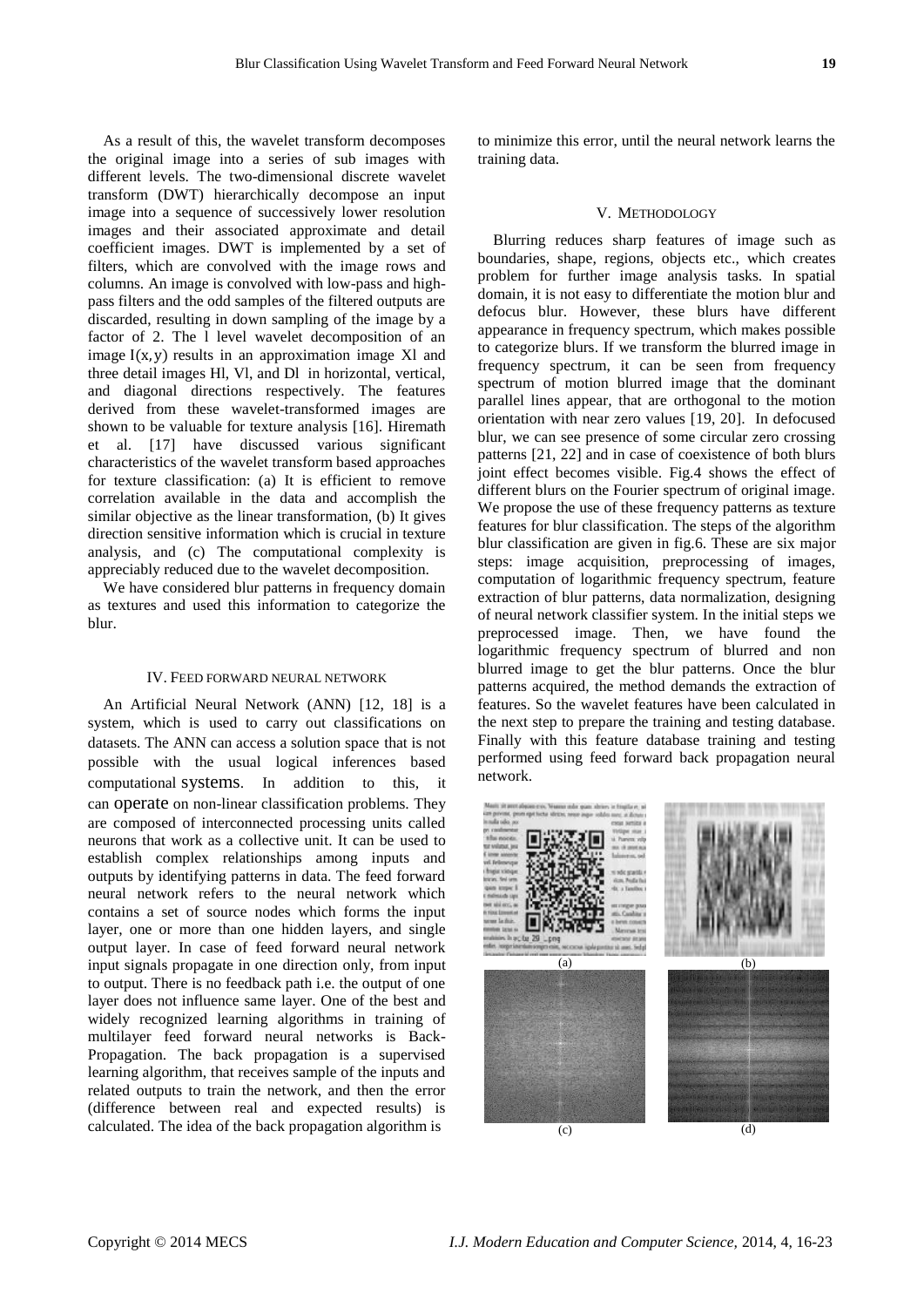

Figure 4: (a) Original image containing QR code [34] (b) Motion blurred image (c) Fourier spectrum of original image (d) Fourier spectrum of blurred image with motion length 15 pixels and motion orientation  $90^{\circ}$  (e) Fourier spectrum of blurred image with defocus blur of radius 10 (f) Fourier spectrum of image with coexistence of both blurs

# *A. Preprocessing*

Blurred image requires a number of preprocessing steps before feature extraction. First, the color image obtained by the digital camera is converted into an 8-bit grayscale image. This can be made by averaging the color channels or by weighting the RGB-parts according to the luminance perception of the human eye. The periodic transitions from one boundary of image to the next frequently lead to high frequencies, which are converted into visible vertical and horizontal lines in the power spectrum of image. Because these lines may distract from or even superpose the stripes caused by the blur, they have to be removed by applying a windowing function previous to frequency transformation. The Hanning window gives a fine trade-off between forming a smooth transition towards the image borders and maintaining enough image information in power spectrum. A 2-D Hann window of size  $N X M$  defined as the product of two 1D Hann windows:

$$
w[n,m] = \frac{1}{4} \left( 1 + \cos[2\pi \frac{n}{N}] \right) \left( 1 + \cos[2\pi \frac{m}{M}] \right) \tag{12}
$$

After that step, the windowed image can be transferred into the frequency domain by performing a fast Fourier transform. The power spectrum is calculated to facilitate the identification of particular features of the Fourier spectrum. However, as the coefficients of the Fourier spectrum decrease rapidly from its centre to the borders, it is difficult to identify local differences. Taking the logarithm of the power spectrum helps to balance this fast drop off. In order to obtain a centered version of the spectrum, its quadrants have to be swapped diagonally. In view of the fact that the remarkable features are around the centre of the spectrum, a centered portion of size 128 X 128 is cropped to perform wavelet transform, which reduces computation time. Images in fig. 5(a) to 5(d) show the results of hann windowing.



Figure 5: (a)-(d) Hann windowed images of images shown in figures  $4(a)$ ,  $4(d)$ ,  $4(e)$  and  $4(f)$  respectively.



Figure 6: Blur classification framework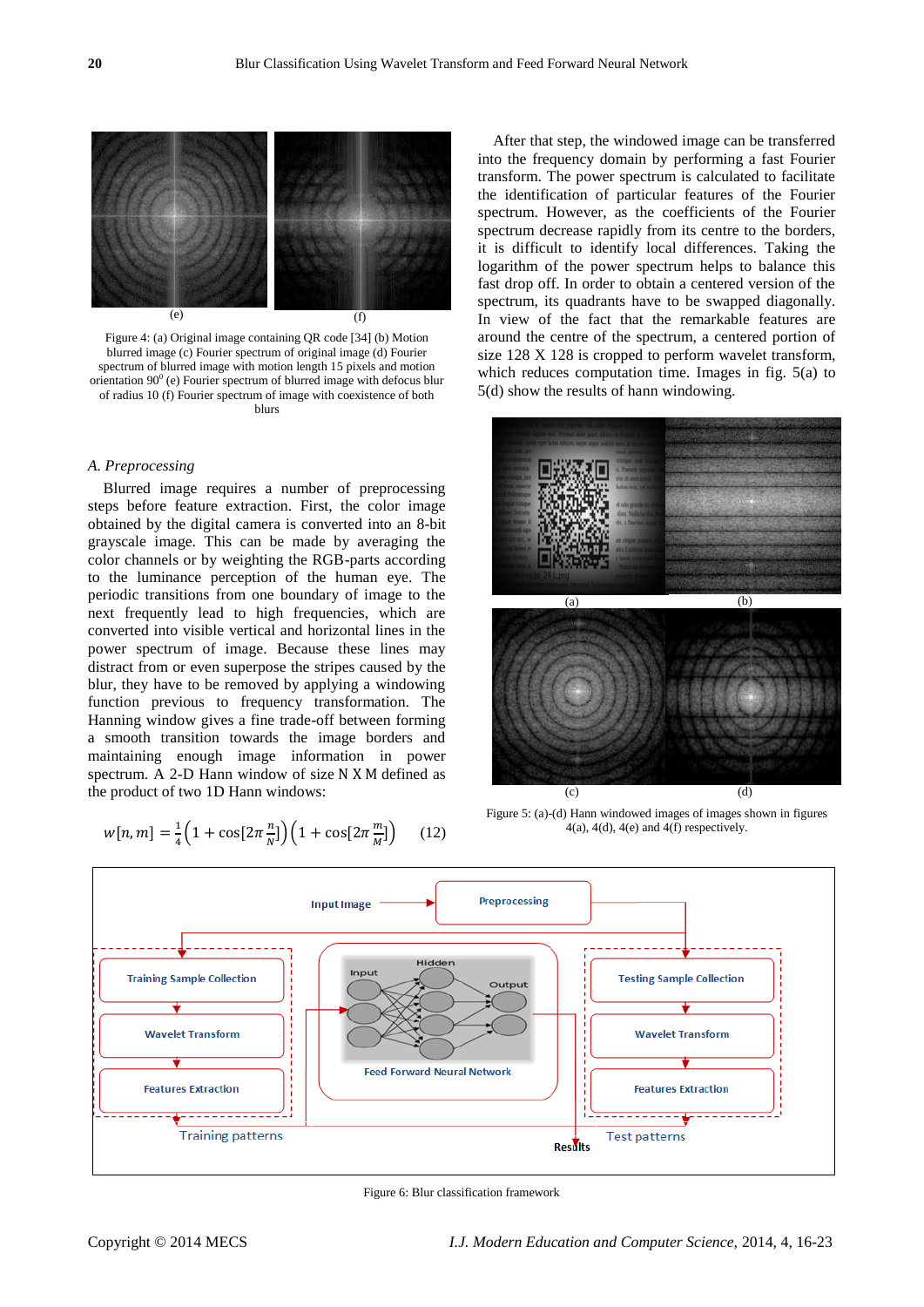#### *B. Feature Extraction*

Matlab Wavelet transforms toolbox used for wavelet transform with decomposition level 3. The Haar wavelet is chosen for its superior discriminating power. In comparison to other wavelets, the Haar wavelet is theoretically straightforward and precisely reversible without edge effects. The Haar transform does not have overlapping windows, which reflects only changes between adjacent pairs of pixels. These features make them ideal for the use in the wavelet transform. The wavelet energy gives the distribution of energy along the frequency axis over the scale and orientation of a detail image. Since most of the relevant texture information has been impartial by iteratively low-pass filtering, the energy of an approximation image is generally not considered as a feature. After achieving the wavelet transform the mean and standard deviation of the coefficients related with each decoposition is calculated. The mean of a detail image  $I_i$  is calculated as:

$$
\mu_i = \frac{E_i}{MXN} \tag{13}
$$

where  $M \times N$  is the size of detail image and  $E_i$  is the energy of detail image Energy is calculated by the sum of absolute values of wavelet coefficients.

$$
E_i = \sum_{x=0}^{M-1} \sum_{y=0}^{N-1} |I_i(x, y)|
$$
 (14)

The standard deviation of a detail image is calculated as:

$$
\sigma_i = \frac{\sqrt{\sum_{x=0}^{M-1} \sum_{y=0}^{N-1} (|i_i(x,y)| - \mu_i)^2}}{M X N}
$$
(15)

All these features are arranged in a manner such that the standard deviations remain in the first half of the feature vector and the means are arranged into the second half of the feature vector. So, we obtain a feature vector of size 18 consists of 9 mean energies and 9 standard deviations  $f = (f_1, f_2, \dots, f_{18})^T$  for each image. We have used this feature vector f to categorize blurs.

### VI. SIMULATION RESULTS

The image database used for the simulation is the Brno Institute of Technology QR code image database [23]. 350 images from the database were considered. Then, the three different classes of blur i.e. motion, defocus and joint blur were synthetically introduced with different parameters to make the databases of 1050 blurred images (i.e., 350 images for each class of blur). A three layer Neural network was created with 18nodes in the first (input) layer corresponding to size of input feature vector, 1 to 50 nodes in the hidden layer, and 3 nodes in the output layer (i.e. one node for each class). We have varied the number of nodes in the hidden layer in a simulation in order to determine the optimal number of hidden nodes. This was to avoid over fitting or under

fitting the data. Finally, ten nodes in the hidden layer were selected to run the final simulation. The whole training and testing features set is normalized into the range of [0, 1], whereas the output class is assigned to zero for the lowest probability and one for the highest. During designing of neural network a cross-validation method is used to improve generalization ability. To perform the cross-validation procedure whole feature set is divided randomly into 3 sets training set, validation set and test set with a ratio 0.5, 0.2 and 0.3 respectively. The training set is used to learn the network. The validation set is used to validate the network i.e. to regulate network design parameters. The test set is used to test the generalization ability of the designed neural network.

The aim of any classification technique is maximizing the number of correct classification given by True Positive Rate (TPR) and True Negative Rate (TNR), whereas minimizing the wrong classification given by False Positive Rate (FPR) and False Negative Rate. Terms True Positive (TP), True Negative (TN), False Positive (FP) and False Negative (FN) can be defined as below.

- (i). *True Positive*  $(T_P)$ : if test pattern is positive and it is predicted as positive, it is considered as a true positive.
- (ii). *True Negative (TN):* if test pattern is negative and it is predicted as negative, it is considered as a true negative.
- (iii). *False Positive (FP):* if test pattern is negative and it is predicted as positive, it is considered as a false positive.
- (iv). *False Negative (FN):* if test pattern is positive and it is predicted as negative, it is considered as a false negative.

In blur classification problem, we have used the four metrics for result evaluation as given in equations (16)- (19).

$$
T_{PR} = \frac{\text{Number of true positive (TP)}}{\text{Total number of positive in dataset (Np)}}\tag{16}
$$

$$
T_{NR} = \frac{\text{Number of true negative } (T_N)}{\text{Total number of negative in dataset } (N_N)}
$$
(17)

$$
F_{PR} = \frac{\text{Number of false positive (FP)}}{\text{Total number of negative in dataset (NN)}}\tag{18}
$$

$$
F_{NR} = \frac{\text{Number of false negative } (F_N)}{\text{Total number of positive in dataset } (N_P)}
$$
(19)

The values of positive and Negative samples used as testing samples are 350 and 700, respectively for each blur categories. The data in Table 1 gives the above discussed rates given by the classifier. Classification accuracy for each blur class is calculated as mean of true positive rate and true negative rate. Testing results give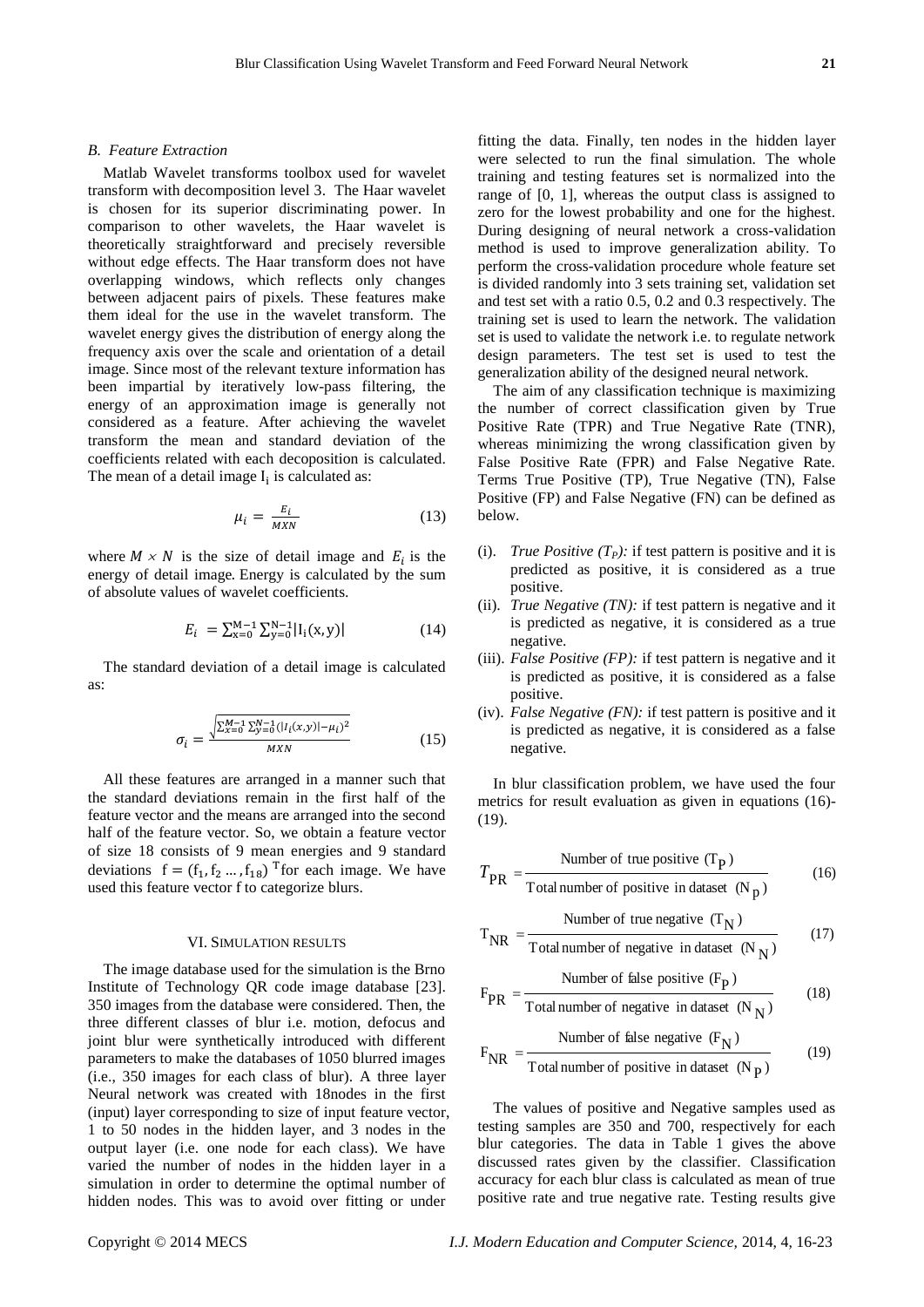classifications accuracies as 99.3%, 99.7%, and 100% for motion, defocus and joint blur categories respectively. These classification accuracies show the high precision of our method.

Table 1: Blur Classification results

|                                              | Classification Results (in percentage) |                          |                           |                           |
|----------------------------------------------|----------------------------------------|--------------------------|---------------------------|---------------------------|
| <b>Blur</b> Type                             | True<br>Positive<br>Rate               | True<br>Negative<br>Rate | False<br>Positive<br>Rate | False<br>Negative<br>Rate |
| <b>Motion Blur</b>                           | 98.6                                   | 100                      |                           | 1.4                       |
| Defocus Blur                                 | 100                                    | 99.3                     | 0.7                       | 0                         |
| Joint Blur                                   | 100                                    | 100                      |                           |                           |
| Motion blur classification accuracy<br>99.3  |                                        |                          |                           |                           |
| Defocus blur classification accuracy<br>99.7 |                                        |                          |                           |                           |
| 100<br>Joint blur classification accuracy    |                                        |                          |                           |                           |

## VII. CONCLUSION

In this paper, we have proposed a new blur classification scheme for barcode images taken by digital cameras. The blur type identification scheme utilizes the wavelet transform to discriminate blur patterns appear in frequency domain of blurred image, while considering them as texture features. This work classifies blur in motion, defocus and joint blur categories, which can further help to choose the appropriate blur parameter estimation approach for non-blind restoration of barcode images. In future this work can be extended by considering the noise in image degradation model.

## ACKNOWLEDGMENT

We highly appreciate Faculty of Engineering and Technology, Mody University of Science & Technology, Laxmangarh for providing facility to carry out this research work.

## REFERENCES

- [1] J. Vartiainen, T. Kallonen, and J. Ikonen, "Barcodes and Mobile Phones as Part of Logistic Chain in Construction Industry," The 16<sup>th</sup> International Conference on Software, Telecommunication, and Computer Networks, pp. 305 – 308, September 25-27, 2008.
- [2] ISO/IEC 18004:2000. Information technology-Automatic identification and data capture techniques-Bar code symbology-QR Code, 2000.
- [3] J. Rekimoto and Y. Ayatsuka, "Cybercode: Designing Augmented Reality Environments with Visual Tags," Proceedings of ACM International Conference on Designing Augmented Reality Environments, pp. 205- 215, 2000.
- [4] T. S. Parikh and E. D. Lazowska, "Designing An Architecture for Delivering Mobile Information Services to the Rural Developing World," Proceedings of ACM International Conference on World Wide Web WWW, p.p. 54-62, 2006.
- [5] H. Tong, M. Li, H. Zhang, and C. Zhang, "Blur Detection" For Digital Images Using Wavelet Transform," Proceedings of IEEE International Conference on Multimedia and Expo, Vol. 1, pp. 17-20, 2004.
- [6] Kai-Chieh Yang, Clark C. Guest and Pankaj Das, "Motion Blur Detecting by Support Vector Machine," Proc. SPIE, pp. 5916-59160R, 2005.
- [7] I. Aizenberg, N. Aizenberg, T. Bregin, C. Butakov, E. Farberov, N. Merzlyakov, and O. Milukova, "Blur Recognition on the Neural Network based on Multi-Valued Neurons," Journal of Image and Graphics. Vol.5, pp. 12-18, 2000.
- [8] Su Bolan, Lu Shijian, and Tan Chew Lim, "Blurred Image Region Detection and Classification," In Proceedings of the 19th ACM international Conference on Multimedia (MM '11), pp. 34-40, 2011.
- [9] Liu Renting, Li Zhaorong, Jia Jiaya, "Image Partial Blur Detection and Classification," IEEE Conference on Computer Vision and Pattern Recognition, pp.1-8, 2008.
- [10] Ayan Chakrabarti, Todd Zickler, and William T. Freeman, "Correcting Over-Exposure in Photographs," in proc. 2010 IEEE conf. on Computer Vision and Pattern Recognition, pp. 2512-2519, 2010.
- [11] R. Yan and L. Shao, "Image Blur Classification and Parameter Identification Using Two-stage Deep Belief Networks", British Machine Vision Conference (BMVC), Bristol, UK, 2013.
- [12] Shamik Tiwari, V. P. Shukla, S. R. Biradar, Ajay Kumar Singh, " Texture Features based Blur Classification in Barcode Images," I.J. Information Engineering and Electronic Business, MECS Publisher, vol. 5, pp. 34-41, 2013.
- [13] Shamik Tiwari, Ajay Kumar Singh and V. P. Shukla, ―Certain Investigations on Motion Blur Detection and Estimation," Proceedings of International Conference on Signal, Image and Video Processing, IIT Patna, pp.108- 114, 2012.
- [14] B. Kara and N. Watsuji, "Using Wavelets for Texture Classification,‖ IJCI Proceedings of International Conference on Signal Processing, pp. 920–924, September 2003.
- [15] I. Daubechies, "Wavelet Transforms and Orthonormal Wavelet Bases, Different Perspectives on Wavelets," Proceedings of the Symposia in Applied Mathematics, vol. 47, pp. 1–33, American Mathematical Society, San Antonio, Tex, USA, 1993.
- [16] G. Van de Wouver, P. Scheunders, and D. Van Dyck, ―Statistical Texture Characterization From Discrete Wavelet Representation," IEEE Trans. Image Process., vol. 8(11), pp. 592–598,1999.
- [17] P. S. Hiremath, S. Shivashankar, "Wavelet Based Features for Texture Classification," GVIP Journal, vol. 6(3), pp. 55-58, 2006.
- [18] Shamik Tiwari, Ajay Kumar Singh and V. P. Shukla, ―Statistical Moments based Noise Classification using Feed Forward Back Propagation Neural Network," International Journal of Computer Applications, vol. 18(2), pp.36-40, 2011.
- [19] Mohsen Ebrahimi Moghaddam, and Mansour Jamzad, ―Linear Motion Blur Parameter Estimation in Noisy Images Using Fuzzy Sets and Power Spectrum Images, EURASIP Journal on Advances in Signal Processing, Vol. 2007, pp. 1-9, 2007.
- [20] Michal Dobeš, Libor Machala, and Tomáš Fürst, "Blurred Image Restoration: A Fast Method of Finding the Motion Length and Angle," Digital Signal Processing, Vol. 20(6), pp. 1677-1686, 2010.